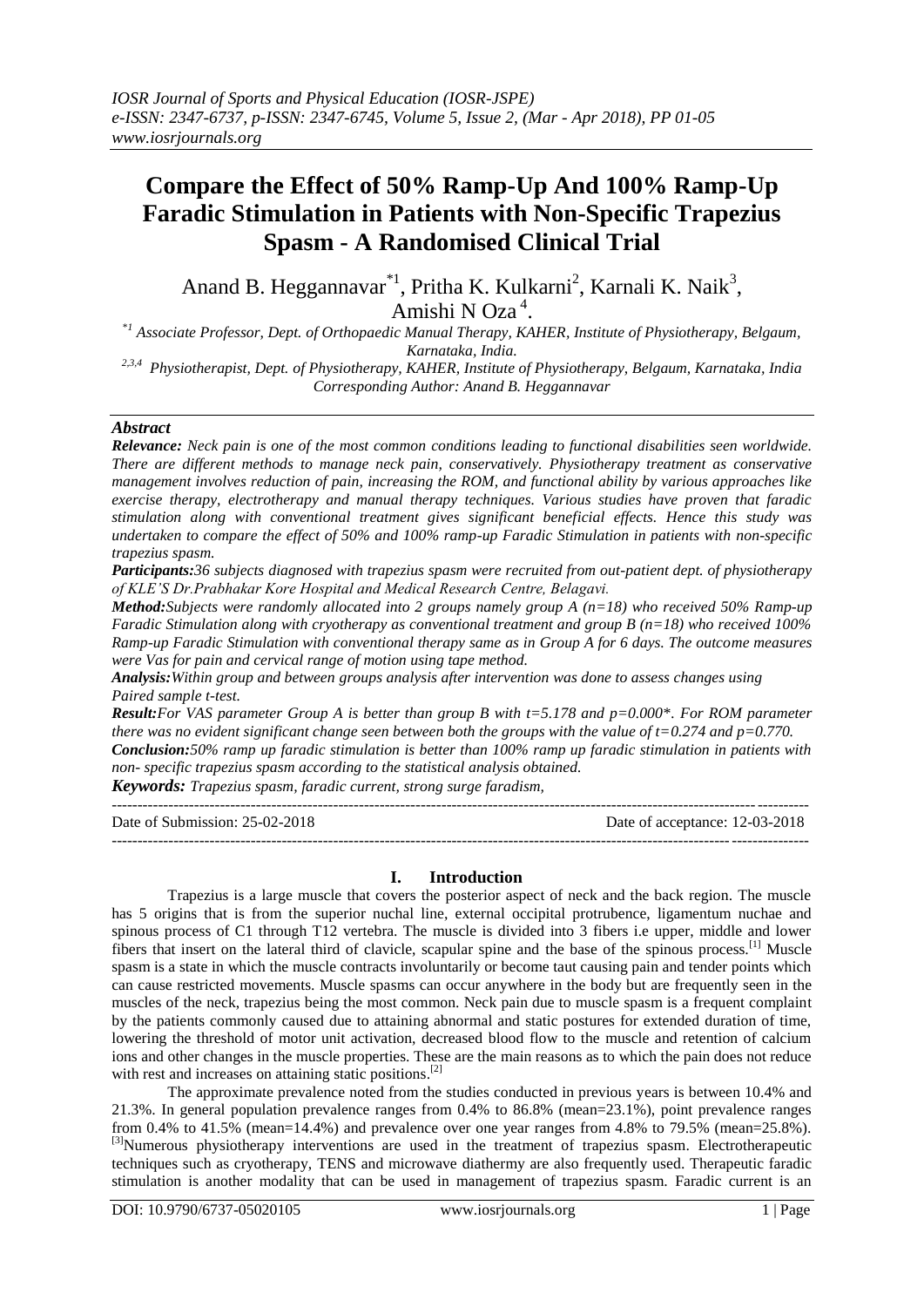interrupted direct current of short duration. It is a low frequency current with pulsed duration between 0.1 to 1.0 units. It has various surges and it brings about tetanic like contractions in muscles followed by relaxation. The stimulation produces similar effects to that of voluntary contractions. [4] Current produced by therapeutic stimulator is generally surged rather than altered haphazardly. Surging is gradual rise or fall in the intensity of series of pulses. Ramping up means the amplification of consecutive pulses. In order to prevent startle reaction, the duration of ramping should be minimum 0.5 seconds. This is preceded by either ramping down or termination of the current.<sup>[5]</sup> The current is applied at either 2-5 seconds surge continuously or  $6-30$  surges per minute. The rest period should be at least two times longer than the pulsed duration. Pulsed duration is 0.1 msec with 70 Hz frequency and 1.0 msec with 50 Hz frequency. [4] Surging of faradic stimulation produces various beneficial effects not only on neuromuscular but also on the musculoskeletal properties. It leads to elevated blood flow to the muscles as well as rapid removal of waste metabolites from the body therefore enhancing the chemical and physiological properties of the muscle.<sup>[6]</sup> It helps to enhance the contractile property of the muscle. There is increased supply of nutrients as well as oxygen to the muscle being treated. It also prevents adhesion in the muscle by preventing the organization of lymph within the muscle tissue.

In cases of adhesions, it helps to break the adhesions by increasing the contraction force of the muscle.<sup>[6]</sup> It also prevents wasting of muscle followed by injury and also aids to normalize the bulk in case of muscle wasting. <sup>[6]</sup> Faradic currents are widely used in muscle re-education. Various studies have been conducted to study the effect of faradic stimulation in patients with muscle spasm and myofascial trigger points but the surge is not determined.There is paucity of evidence showing therapeutic effects of 50% and 100% strong surge faradism on trapezius muscle spasm. Hence this study has been planned to determine the optimal surge required to treat non-specific trapezius spasm.

## **II. Materials And Methods**

**Participants**: 36 subjects with trapezius spasm were recruited in the study as per the following inclusion criteria: 1) Participants with non-specific trapezius muscle spasm, 2) Participants with either gender with age group between 18-40 years 3) Participants volunteering to participate in the study and 4) Participants screened according to Short-form McGill Pain Questionnaire. Subjects were excluded if they had1) Recent fractures to avoid unnecessary painful motions, 2) Prescribed with medications within 48 hours of the session that can alter the outcome of the study,  $^{[7]}$  3) Specific neck pathology, 4)any neurological condition and 5) any disc pathology. Informed consent was taken from the participant before enrolment in the study. Study was carried out in KLES Dr Prabhakar Kore Hospital and Medical Research Centre, after approval of Institutional Ethical Committee, KAHER Institute of Physiotherapy, Belagavi.

**Outcome measures**: **1) Visual analogue scale using VAS-O METER:** VAS is a one dimensional measure of pain potency consisting of a scale 10 cm, 0 being no pain and 10 being maximum intensity of pain. It is a widely accepted scale with a reliability of r=0.94, p<0.001 in educated population and r=0.71, p, <0.001 in uneducated population.[8]



**2) Cervical Range Of Motion:** Range of motion can be assessed either by tape method or by goniometry.The intra-therapist reliability coefficients(r) for tape Method being 0.26 (p>0.05) to 0.88(p<0.001) and of Myrin® Goniometer  $0.31(p>0.05)$  to  $0.86(p<0.001)$ . The inter-tester reliability coefficient seen throughout the sessions showed that Tape Method has ranges falling from  $0.30(p>0.05)$  to  $0.92(p<0.001)$  and Myrin® Goniometer measure was 0.26(p>0.05) to 0.84(p<0.00.<sup>[9]</sup>

**Intervention**: After briefing the participants informed consent was obtained. The subjectswere randomly allocated into 2 groups by envelope method. Group A: 50% Ramp up faradic stimulation followed cryotherapy for 20 minutes. Group B: 100% Ramp up Faradic stimulation followed by cryotherapy for 20 minutes.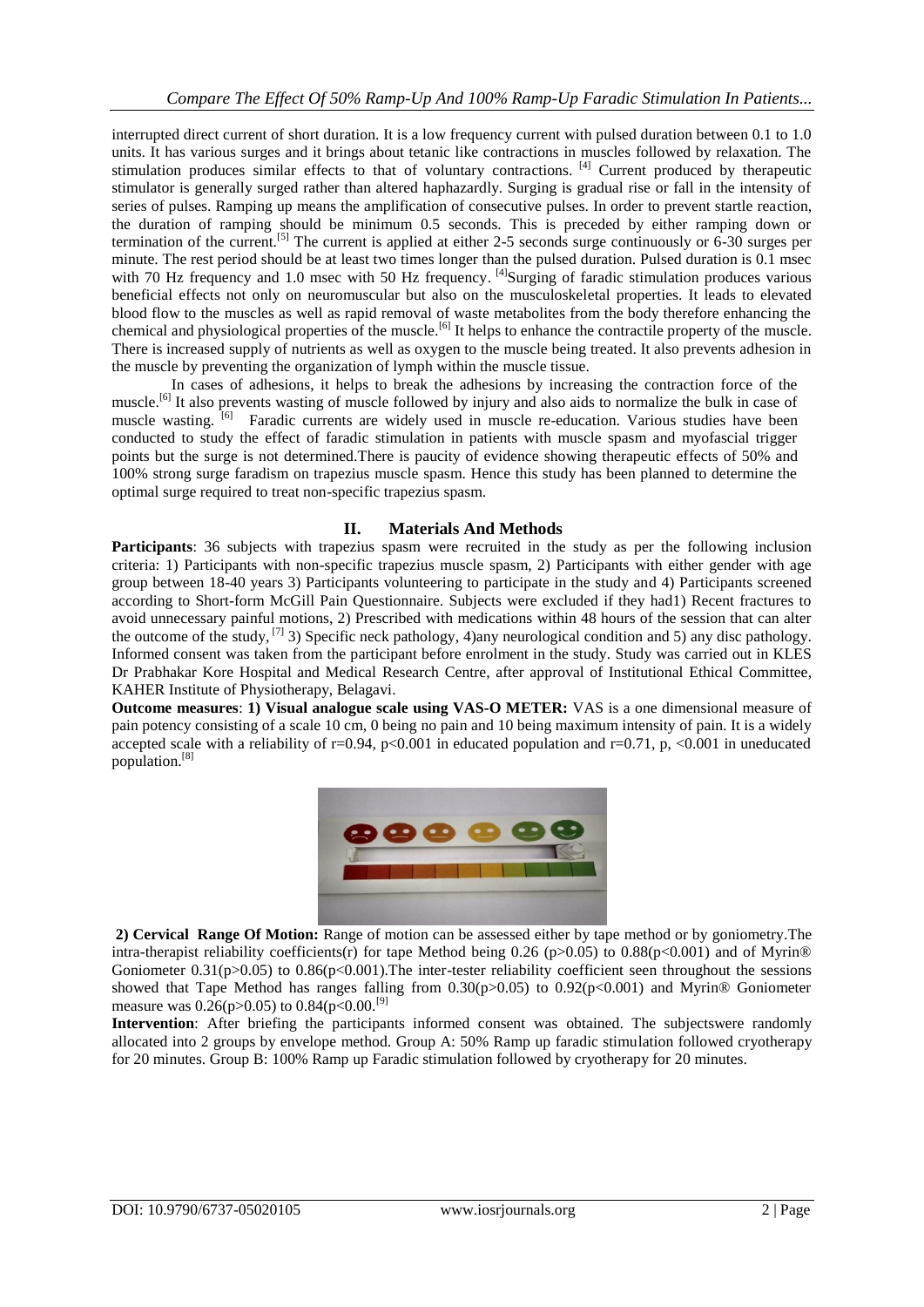

## **III. Results**

The results were analysed in terms of reduction in pain, and increase in ROM. Statistical analysis was done using

|            |            | Mean<br>difference      |        | p        |
|------------|------------|-------------------------|--------|----------|
| <b>VAS</b> | Group<br>А | 4.15<br>$\pm 0.3477$    | 19.127 | $0.009*$ |
|            | Group<br>B | 3.65<br>±±0.2166        | 13.266 | $0.001*$ |
| <b>ROM</b> | Group<br>A | 2.3945<br>$\pm 0.1822$  | 14.56  | $0.008*$ |
|            | Group<br>в | 2.4111<br>$\pm 0.15538$ | 13.60  | $0.026*$ |

SPSS version 23.Statistical measures such as mean, standarddeviation and test of significance (paired "t" tests) were used to analyse the data.

## **Demographic profile**: Each group had 18

participants. The mean age of Group A was  $24.44 \pm 5.33$  years and the mean age of Group B was  $24.61 \pm 4.74$ years. Group A included 15 females 3 males and group B had 4 males and 14 females. Group A had 9 participants each in right as well as left side involvement whereas group B had 11 right and 7 left side affected subjects.

| <b>GRP</b> | N <sub>O</sub> | <b>MEAN</b><br>AGE  | <b>GENDER</b> |               | $\mu$ and $\mu$ is the started profile alliest $\mu$ or $\mu$ and $\sigma$<br><b>SIDE</b><br><b>INVOLVED</b> |            |
|------------|----------------|---------------------|---------------|---------------|--------------------------------------------------------------------------------------------------------------|------------|
|            |                |                     | Male          | <b>Female</b> | <b>RIG</b><br><b>HT</b>                                                                                      | <b>LEF</b> |
|            | 18             | $24.44 \pm$<br>5.33 |               | 15            |                                                                                                              |            |

**B 18 24.61±**

**4.74**

**Table no.1:** Demographic profile among Group A and Group B

|  | Table no.2: intra group comparison of outcome measure |  |
|--|-------------------------------------------------------|--|
|--|-------------------------------------------------------|--|

**4 14 11 7**

## **Outcome parameters:1.VAS parameter:**

In group A mean difference seen was of

4.15±0.3477cm with t value=19.127 and *p* value=0.009\*and in group B, mean difference seen was of3.65±0.2166cm with t value=13.266 and *p* value=0.001**\***. (Table no.2, graph no.1) When comparing between both the groups, Group A showed a mean difference of 4.15±0.3477cm and Group B showed mean difference of 3.65±0.2166 cm, which shows that , Group A is better than group B with t=5.178 and *p*=0.000\* showing statistical significance. (Table 3)





**2. ROM parameter:** The mean difference of group A was  $2.3945\pm0.1822$ cm with t value =  $14.56$  and*p* value = 0.008<sup>\*</sup> and that of group B was 2.411  $\pm$ 0.15538cm with t value=13.60 and p value=0.026. (Table no.2, graph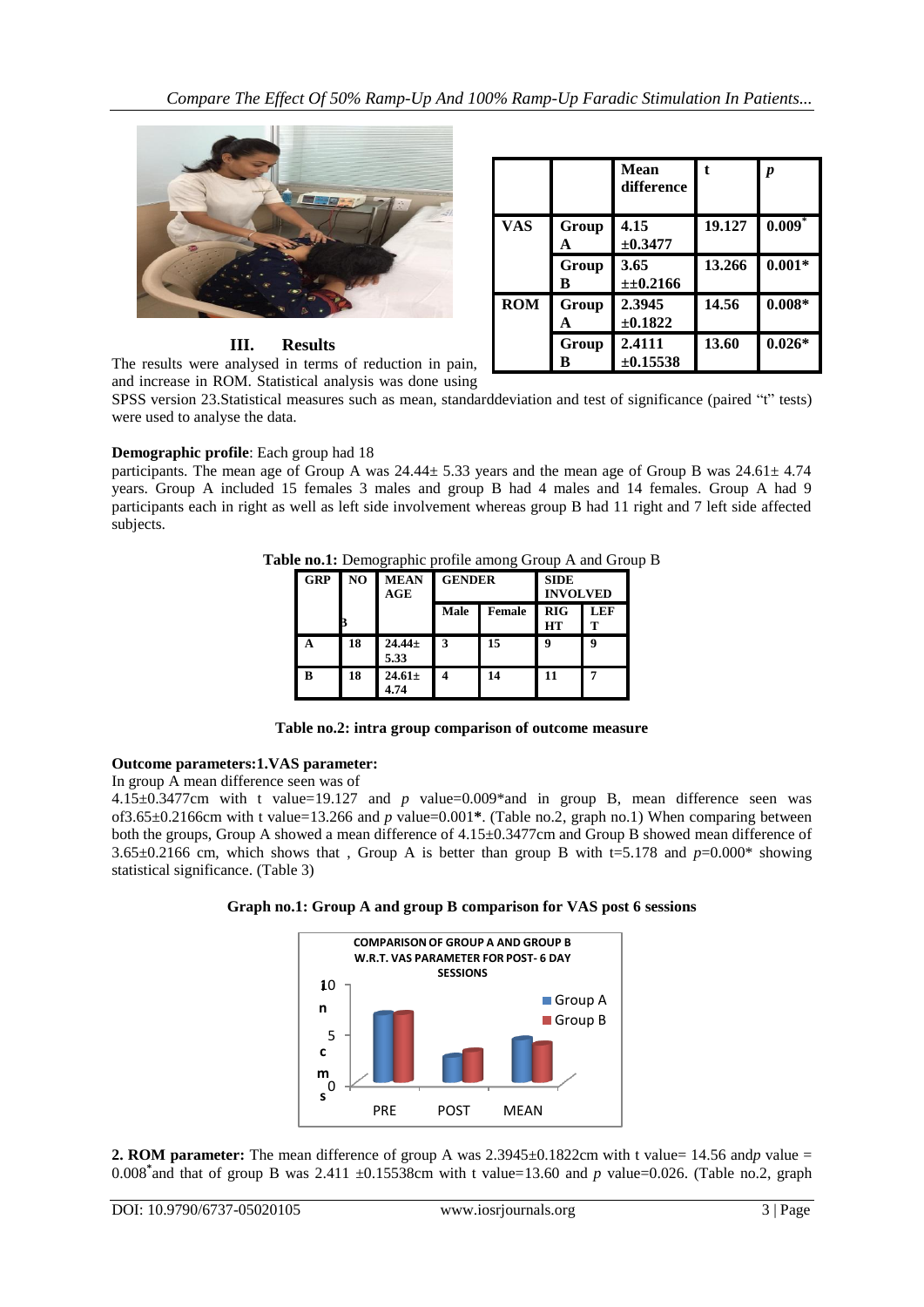no.2) In Inter group comparison between both the groupsGroup A showed a mean difference of 2.3945 $\pm$ 0.1822 cm and Group B showed a mean difference of  $2.411 \pm 0.15538$ , which shows there was no evident significant change seen between both the groups with the value of  $t=0.274$  and  $p=0.770$ . (Table no.3)



**Graph no.2:** Group A and group B comparison for ROM post 6 sessions

**Tableno.3:** intergroup comparison of outcome measure

| <b>Group A</b><br>√s | VAS        | 5.178 | $0.000*$ |
|----------------------|------------|-------|----------|
| <b>Group B</b>       | <b>ROM</b> | 0.274 | 0.770    |

#### **IV. Discussion**

There is increasing interest in treatments for non-specific trapezius spasm causing neck pain and decreased functional capabilities. Various physiotherapeutic interventions are available for the management of trapezius spasm. One of the effective means of treatment is faradic stimulation. Hence the aim of the present randomized clinical trial was to compare the effects of 50% ramp-up and 100% ramp-up faradic stimulation in patients with non-specific trapezius spasm. In present study, the Age taken into consideration was 18-40 years. Subjects with non-specific trapezius spasm pain who fulfilled the criteria of Short form McGill pain questionnaire were enrolled for the study. As there was significant research done for the prevalence of nonspecific neck pain up to the age group of 40 years; hence the age group selected for present study was 18-40 years. Hoy and Protani reported the prevalence in general population ranges from 0.4 % to 86.8% (mean = 23.1%). Point prevalence ranges from 0.4 % to 41.5 % (mean = 14.4 %) and prevalence over one year ranges from 4.8% to 79.5% (mean =  $25.8$ %).<sup>[3]</sup>Also neck pain is more common in women as compared to men in older age. According to Guez, acute neck pain was more common in women of working age with *p value (p*=0.001). 19 % of the rest of the population showed signs of chronic pain from which 22(20-23)% were women and 16(14-17)% were men with odds ratio of 0.66 and CI =  $0.58$ -0.76.<sup>[10]</sup>In this study, when statistical analysis was done for between the group comparison, Group A was better on mean value which was more than group B mean value with t=5.178 and *p*=0.000\*showing statistical significance in reduction of pain. According to a study done by Reddy to compare the effects of surged faradic current and manual pressure release on myofascial trigger point of upper trapezius it was found that both the groups were beneficial for the condition in terms of pain reduction and increase in motion. [11]

 The pain was mainly due to attaining abnormal and static positions, lowering the threshold of motor unit activation, decreased blood flow to the muscle and retention of calcium ions.<sup>[2]</sup> According to Froster and Palastanga faradic stimulation brings about similar effects of normal voluntary contractions, which causes increased in metabolism and increased removal of waste products that could lead to reduction in pain.[4] In the present study, when statistical analysis was done for lateral flexion ROM between the group comparison, there was no evident significant change seen between both the groups with the value of t=0.274 and *p*=0.770. The slight increase in the range of motion could be because of reduction of pain and spasm. Surging of faradic stimulation produces various beneficial effects. It helps to restore the normal muscle tone. It leads to elevated blood flow to the muscles as well as rapid removal of waste metabolites from the body therefore enhancing the chemical and physiological properties of the muscle.There is increased supply of nutrients as well as oxygen to the muscle being treated. It also prevents adhesion in the muscle by preventing the organization of lymph within the muscle tissue. In cases of adhesions, it helps to break the adhesions by increasing the contraction force of the muscle. It also prevents wasting of muscle followed by injury and also aids to normalize the bulk in case of